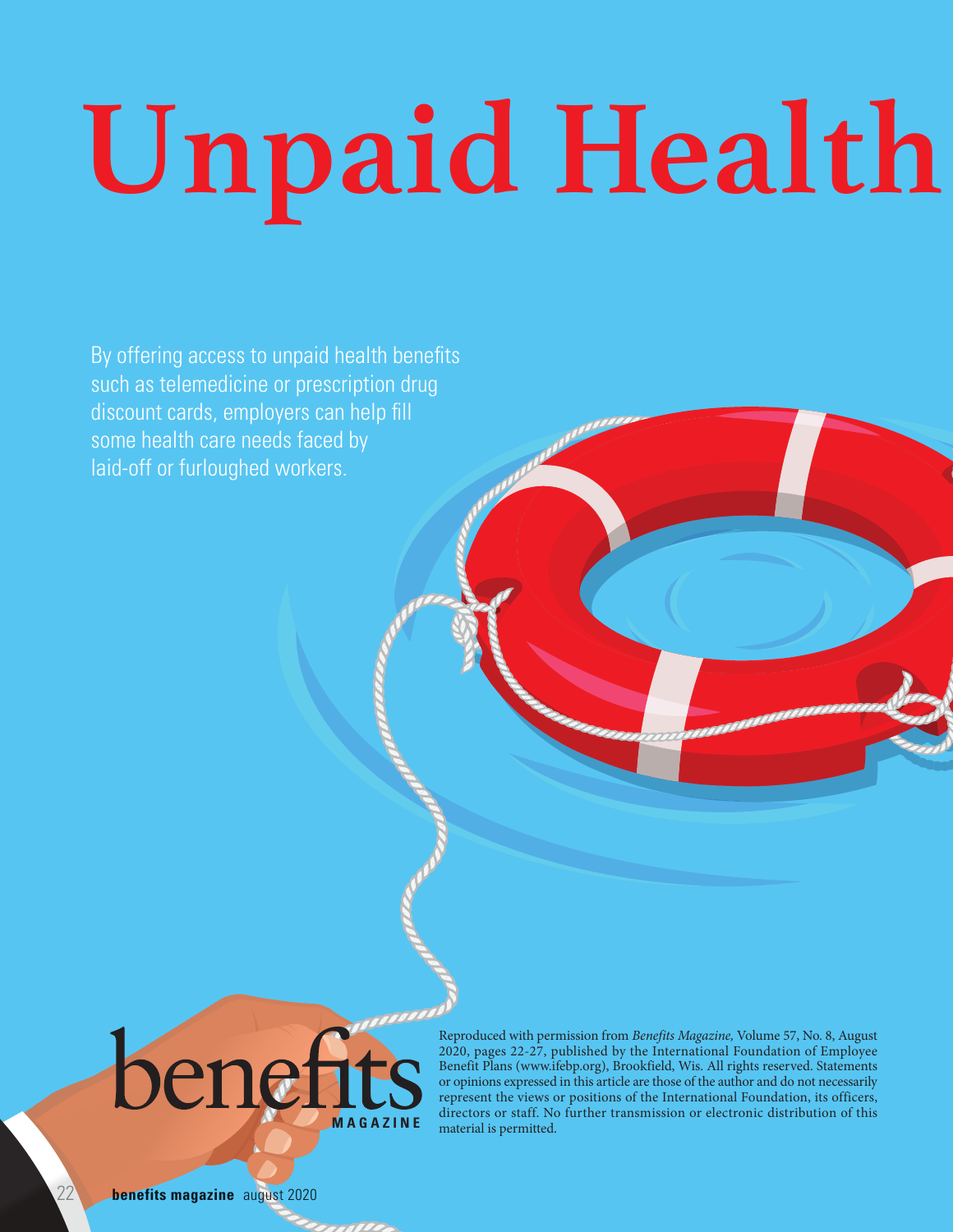# A Lifeline for COVID-19 Displaced Workers **Care Benefits:**

*by |* **Howard M. Gerver**



a particular units are COVID-19 pandemic, critically important health care benefits for tens of millions of recently separated workers vanished overnight. As uring the COVID-19 pandemic, critically important health care benefits for tens of millions of recently sepaa result, those displaced by COVID-19 and in need of health care services face challenges in paying for their health care. Employers can help them directly or indirectly by offering unpaid health care benefits at little to no cost.

This article defines the need to provide laid-off, furloughed and otherwise separated employees with a health benefits Band-Aid. Potential services include, but are not limited to, telemedicine, direct primary care, digital behavioral health, prescription drug discount cards, short-term health plans, bill negotiation (for patients that get surprise bills) and pricing transparency, as well as enrollment assistance in health insurance programs including public health insurance exchanges created by the Affordable Care Act (ACA), Medicaid and Medicare.

As of May 21, 2020, about 38.6 million Americans<sup>1</sup> were either laid off or furloughed from their jobs. Many of those workers earn less than \$40,000.<sup>2</sup> More than 18 million<sup>3</sup> were temporarily laid off. About 7.5 million people who lost their jobs were part-time workers.<sup>4</sup> Economists are saying the anticipated V-shaped recovery will be more like a swoosh (think Nike logo). Moreover, economists are estimating about 42% of recent layoffs will result in permanent job loss.<sup>5</sup>

While bright spots, including grocery store chains, delivery services and tech companies, exist, many people fear they will not get their old job back. Many also fear their former employer could go out of business. A striking uptick in the use of antidepressant and antianxiety medication illustrates just how deeply anxiety has been embedded into society as a result of COVID-19 and the unknown.<sup>6</sup>

Many of the people who lost their jobs were hourly workers making less than \$15 per hour, and most have little to no savings. Unfortunately, their need for health benefits (doctor visits, medications, surprise bill negotiation, etc.) did not stop when the economy came to a grinding halt. To compound the matter, their health insurance also ended abruptly. Even though newly unemployed workers were eligible for coverage under the Consolidated Omnibus Budget Reconciliation Act (CO-BRA), COBRA is likely beyond reach for many because of its cost. The possible silver lining is the Worker Health Coverage Protection Act, which was introduced April 14, 2020. This act calls for providing federal assistance to cover the full cost of COBRA premiums for workers who are furloughed.7 As of this writing, the bill was still pending.

The complexity of health insurance and the low health insurance literacy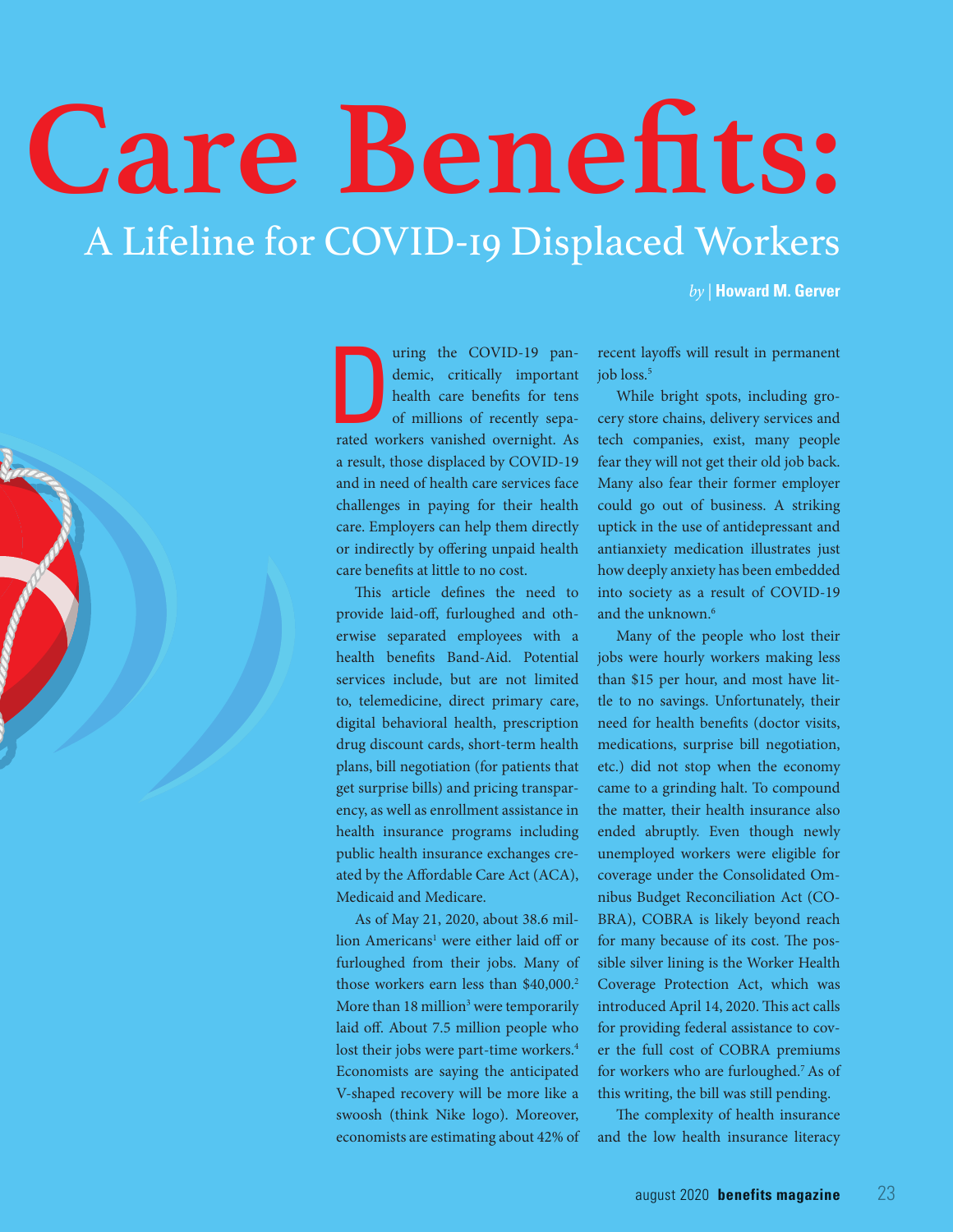rate, coupled with an overall poor understanding of the health care landscape, leaves many displaced by COVID-19 lost without a health care GPS. Those who were hospitalized by COVID-19 or have family members who were also face a big financial challenge, with the average cost of treatment estimated at \$75,000.8

# How Employers Can Help

With many experts predicting a second wave this fall, the same victims of the first wave could face even tougher struggles during a second wave situation. The more time that goes by, the greater the likelihood these displaced workers will seek employment elsewhere.

However, this does not have to be reality. Employers have the unique opportunity to help displaced workers by steering them to unpaid benefits including the following:

- Telemedicine (about \$20 to \$75 per visit)
- Direct primary care (monthly membership fee paid to a local doctor)
- Prescription drug discount cards (free)
- Digital behavioral health
- Pricing transparency tools (free to low cost)
- Surprise bill negotiation services (either a low cost or a percentage of the savings)
- Short-term health plans
- Enrollment assistance in ACA exchanges, Medicaid and Medicare.

While these health care services seem commonplace and readily accessible, it is important to remember the respective utilization rates, particularly for telemedicine, pricing transparency and behavioral health, were low (less than 5%) prior to COVID-19. Interestingly, telemedicine utilization exponentially increased during the early weeks of the lockdown, and the service continues to be popular. As the crisis continues, health benefits are even more out of sight and out of mind even though a compelling need exists. By connecting recently displaced workers to services akin to health benefits, a great opportunity exists to provide a highly needed service.

# Unpaid Health Services Rationale

Connecting displaced workers to a range of highly needed health care services is important since millions of COVID-19 economic victims may be without health insurance. There is a business case for doing this that has two main components:

# learn more

# **Education**

**COVID-19 Return to the Workplace Strategies On-Demand Virtual Conference**  Visit *www.ifebp.org/virtual* for more information. **Essential vs. Nonessential Care: Helping Employees Access Needed Care During COVID-19 On-Demand Webcast** Visit *www.ifebp.org/webcasts* for more details.

# **From the Bookstore**

**Employee Benefits Survey: 2018 Results** International Foundation. 2018. Visit *www.ifebp.org/BenefitSurvey2018* for more information.

(1) intangible benefits and (2) financial benefits (return on investment (ROI)).

In addition to providing a highly valued community service, steering separated workers to unpaid benefits vendors should help improve employee relations with displaced workers since the expectation is the former employer will likely rehire many of the COVID-19 displaced workers. The hope is these bridged services will keep separated employees engaged and interested in returning when the time is right.

The ROI can come from avoiding the costs of hiring and training new employees as well as lost productivity. According to a SHRM study, the average cost per hire in 2016 exceeded \$4,100 and it takes 42 days to land a new hire.<sup>9</sup> In the restaurant industry, the average cost per hire for a frontline worker is nearly \$6,000 according to The Center for Hospitality Research at Cornell (about 50% of the cost is lost productivity).<sup>10</sup>

Although it's unlikely that 100% of separated workers will return, even if half return, the savings are material and the business case is compelling.

# Unpaid Health Benefit Services

Unpaid health benefit services for separated workers include many different types of services, including low-cost/high-value care (telehealth, digital behavioral health, short-term health plans), consumer tools (pricing transparency, surprise bill negotiation), discount cards (prescription drugs, dental), and subsidized or publicly funded insurance (subsidies on Healthcare.gov, Medicaid, Medicare).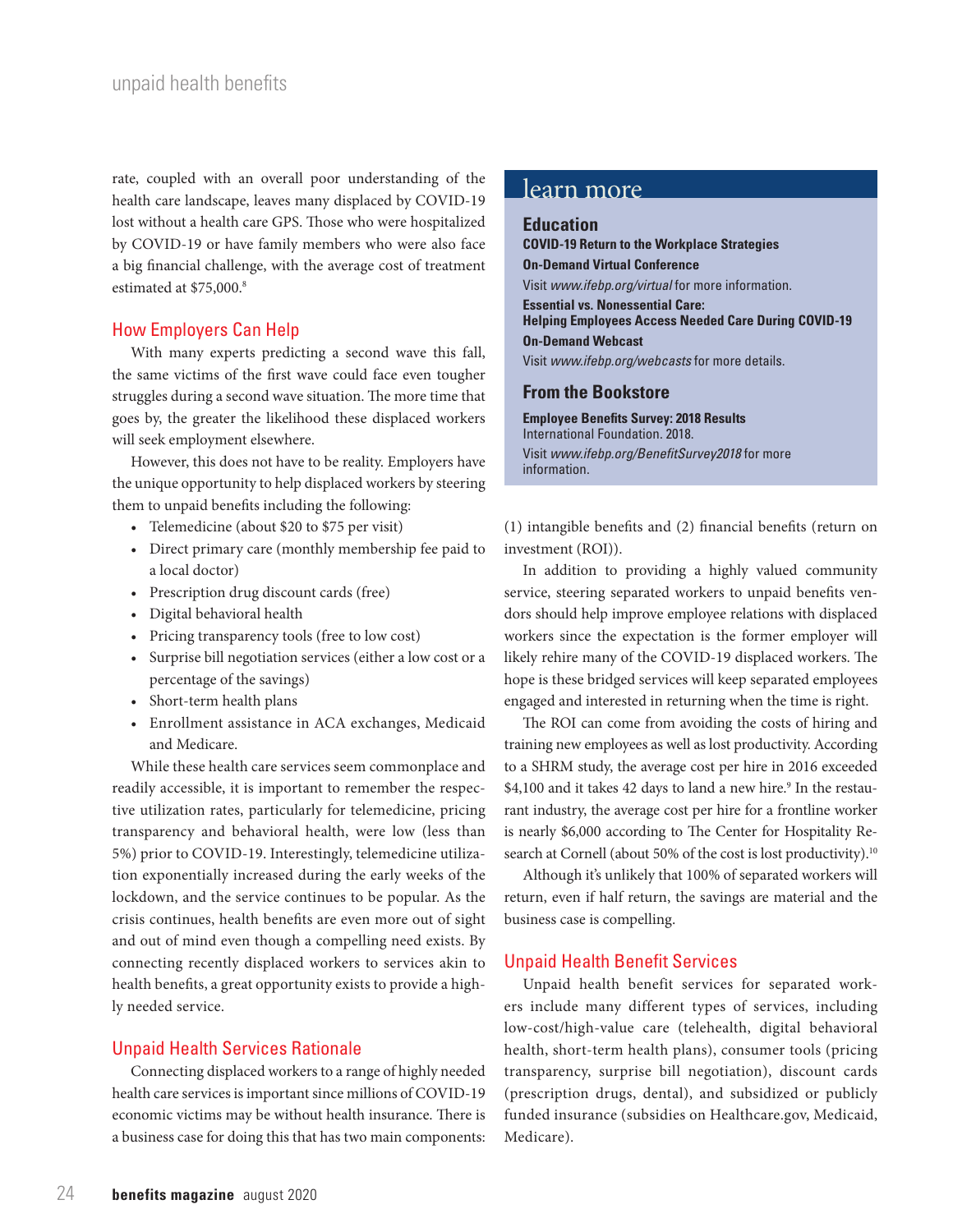Before diving into each service, it's important to review the employer's role in unpaid benefits—more specifically, the financial as well as the communication aspects.

Some of these services, such as prescription drug discount cards and certain publicly funded insurance programs, are free. If the benefits have a cost, the employer may consider negotiating discounts with vendors or providing other types of assistance. It is unlikely in the new economy that employers will pay for these benefits unless the employer is confident that rehiring the displaced workers is likely.

Employers can play an important role in communicating about these benefits. At a minimum, employers could simply provide a referral. In addition, employers could provide content in separation or furlough kits as well as COBRA letters. HR could also include separated workers in their ongoing communications. Moreover, the unpaid benefits vendor(s) could also communicate with separated employees. To keep the costs affordable, text and email are the preferred modalities.

The following is a detailed look at unpaid benefits that may be attractive to employees.

# *Telehealth*

Telehealth can be a convenient and time-saving service for patients requiring affordable nonemergent care. Prior to COVID-19, typical utilization ranged from  $1-5\%$ ,<sup>11</sup> and only one in five employers experienced utilization rates of 8% or higher in 2017. In general, higher utilization rates are largely attributable to plan designs that had low or no copayment. In the cases where

utilization was the highest, a combination of low to no copayment and targeted and personalized communications drove utilization much higher.

Without traditional insurance, many separated workers don't have the money to go to the emergency room (ER) or to a doctor's office. Using telemedicine, patients may be able to get diagnosed and prescribed medication in a virtual setting for less than \$60.

If the employer already had a telemedicine provider, it could promote the service to separated employees. Employers could consider paying a per-member-per-month (PMPM) fee to the provider on behalf of the displaced workers. Paying all or part of the telehealth costs nurtures goodwill and should increase the likelihood of the employee returning to their former employee. Separately, it is important to note that a few telehealth vendors offer their services at the individual level. Again, the availability of these programs could be communicated directly to the displaced employee.

#### *Direct Primary Care*

Direct primary care (DPC) is a membership model where patients pay a set monthly amount for an unlimited number of office visits. Services vary but can also include discounted medications, lab tests, stitches and imaging. DPC is not a replacement for hospitalization or prescription drug coverage. Cost varies on geography, age and family size. Plans appear to be available in every state and cost about \$100 per month. The employer could make employees aware of the service and potentially negotiate better rates with a specific provider.

# *Digital Behavioral Health*

Digital behavioral health provides short-term counseling for mild forms of anxiety, depression and stress. In general, a patient must complete an intake form from which a digital diagnostic is created. Recommendations often include a combination of textbased coaching and computer-based training. Depending upon the severity, in-person referrals can be made. The cost materially varies based upon who's paying for it. If the former employer pays, the costs can be as low as \$65 per completed case. If the separated employee pays for the digital behavioral health service, the cost is as

# takeaways

- Many workers who have lost their jobs during the COVID-19 global pandemic also lost their health benefits.
- Employers can help fill the coverage gap faced by laid-off workers by offering access to unpaid health benefits such as telemedicine, surprise bill negotiation services and enrollment assistance in public exchanges, Medicaid and Medicare.
- By offering such benefits, employers may keep separated employees engaged and interested in returning when needed.
- Services such as telehealth and direct primary care provide access to health care services at a lower cost than emergency room care.
- Transparency services, including apps, and prescription drug discount cards can help workers shop for lower prices for health care services or medications.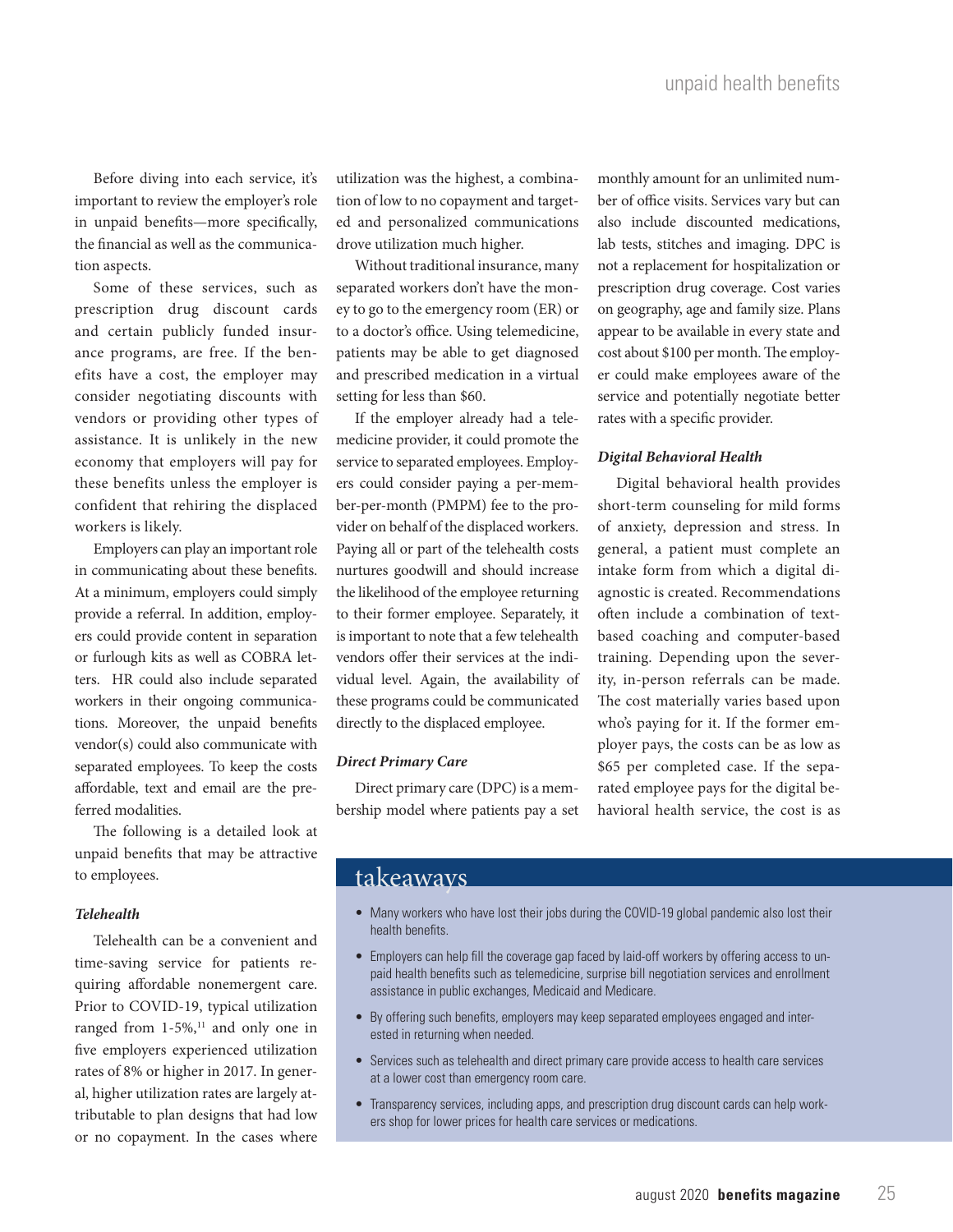low as \$35 per session. The employer would provide a referral (or include information in its "separation kit" could potentially negotiate more favorable rates with a specific provider. Alternatively, the former employer could continue to make its EAP available to laid-off workers.

# *Pricing Transparency*

Pricing transparency (a.k.a. consumerism) tools provide individuals with prices as well as quality measures for health services from specific providers before receiving care. It's not uncommon for the cost of the same or very similar services to vary greatly among providers (Figure). A good pricing transparency app provides prices specific to geographies and types of care. Popular types of care include hospital procedures, office visits, specialty office visits, lab tests and imaging. Some vendors also offer pre-procedure provider negotiations, which could be helpful particularly if the procedure is mandatory.

Since many employers have "bolt-on" transparency tools provided by outside vendors, employers can continue to allow the separated employee to use the service either through their intranet or through an app. If the transparency tool was offered by the insurer, the former employee will not have access.

# *Surprise Bill Negotiation*

*Surprise bills* (a.k.a. balance bills) occur when a patient receives an unexpected bill after receiving medical care. Surprise bills most commonly occur when a plan member receives care from an out-of-network provider or the service was not allowed under the insurance plan. Surprise bills apply to services incurred while the respective individual's insurance was active under his or her former employer's plan.

Sometimes either HR or the insurance broker handles surprise bills on the employee's behalf, since displaced workers would be on their own. Hence, separated employees would need to be apprised of the service through HR. HR could then refer the former employee to a surprise bill negotiation service (also referred to as a billing advocate) to arrange for a discount.

# *Prescription Drug Discount Cards*

Prescription drug discount cards can save patients up to 80% on old and new prescriptions. To obtain discounts, patients can either research the prices through an app or ask the pharmacy how much the prescription will be with the prescription drug discount card. In general, there's no registration, and no questions are asked about medical history. Patients simply show the card to the pharmacist, and the discount gets applied. Equally





**Professional Anesthesia Facility**